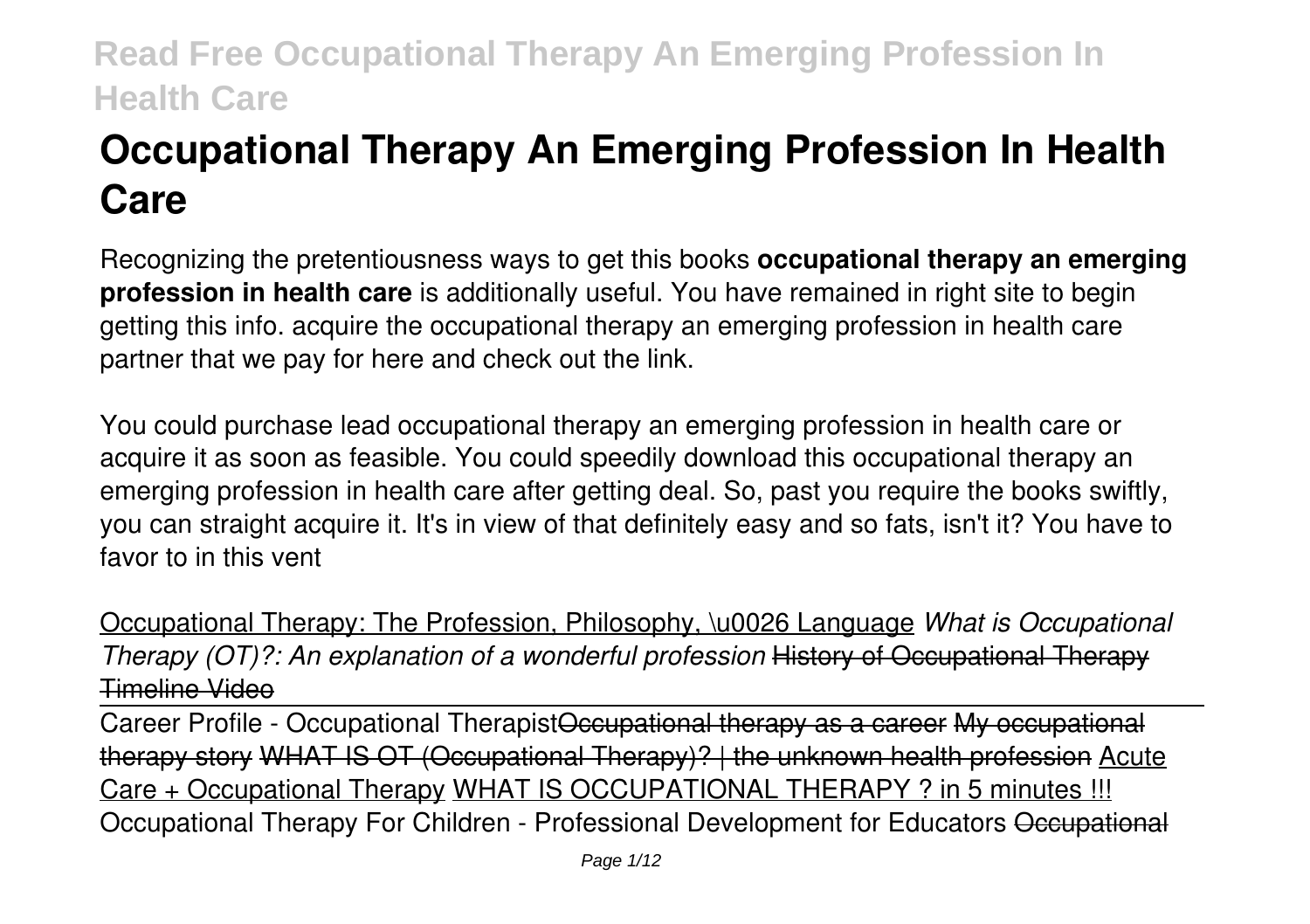Therapy (Things You Must Know) *Supporting early career development for occupational therapists Occupational Therapy For Severe Autism* Why I Decided Not to go to OT School *OCCUPATIONAL THERAPY SALARY!!! THE HONEST TRUTH ! HOW MUCH :) ( DO WE REALLY GET PAID !*

5 THINGS I DID NOT KNOW ABOUT OCCUPATIONAL THERAPY SCHOOL

Day in the Life of an Occupational Therapist | 30 Before 30 Occupational Therapy Q\u0026A-How Much do OTs Make? What is Occupational Therapy?!?| Occupational Therapy vs. Physical Therapy *An Occupational Therapy Student Advises Future Students The Role of Occupational Therapy In Acute Care.* 5 TIPS AND ADVICE!!! IF YOU ARE INTERESTED IN OCCUPATIONAL THERAPY!! **NURSE OR OCCUPATIONAL THERAPY? : ALL THE INFORMATION TO MAKE A DECISION A Day in the Life of our Occupational Therapists Occupational Therapist- My First TeleHealth Evaluation** Occupational Therapy Under Covid-19 Occupational Therapists in the time of COVID-19 *How to Become an OT Student | OT Job Prospects* Winsdays: Analyzing Emerging Practices - 8.7.19 *Day-in-the-Life: Occupational Therapist - Lauren Papania* Occupational Therapy An Emerging Profession Buy Occupational Therapy: An Emerging Profession in Health Care by Louis Blom-Cooper QC (ISBN: 9780715623312) from Amazon's Book Store. Everyday low prices and free delivery on eligible orders.

Occupational Therapy: An Emerging Profession in Health ...

An occupational therapist's skills lend themselves to new emerging roles, such as working with asylum seekers or refugees, working alongside police or fire services, or liaising with  $P$ age 2/12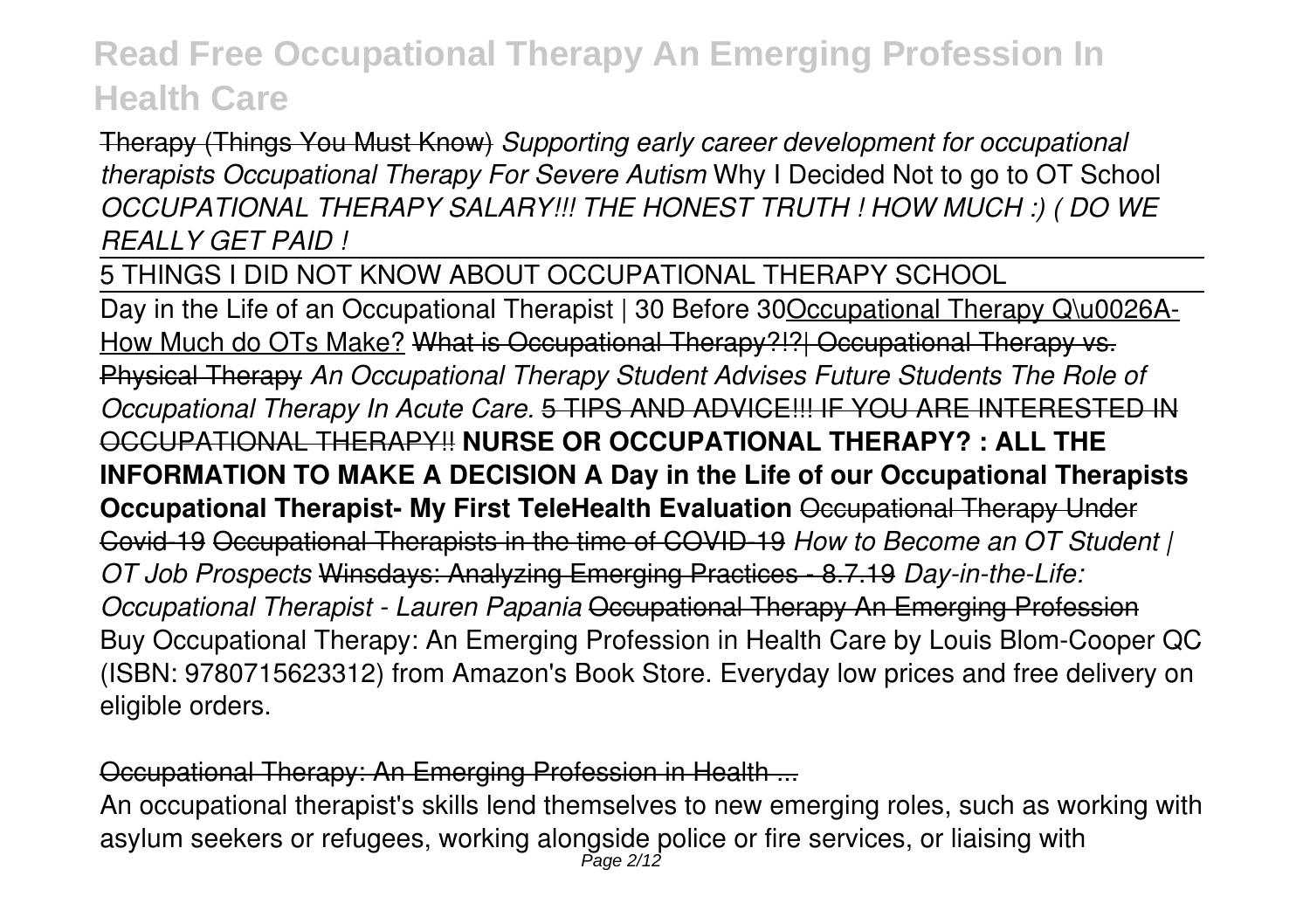psychiatric services. Areas that occupational therapists work in include: Children and young people

#### What is Occupational Therapy? OT Explained - RCOT

The profession of occupational therapy is responding to changes in the health care system by expanding the contexts and models for service provision, typically referred to as emerging practice. As a pilot study, a survey was completed by 174 occupational therapists to gather information and opinions about emerging practice.

### The Nature of Emerging Practice in Occupational Therapy: A ...

occupational therapy an emerging profession in health care Sep 01, 2020 Posted By Zane Grey Publishing TEXT ID 758d82d8 Online PDF Ebook Epub Library assessment of service delivery in the clinical background gps in the uk are under significant pressure in delivering primary care and this has highlighted the need for

### Occupational Therapy An Emerging Profession In Health Care ...

Get this from a library! Occupational therapy : an emerging profession in health care : report of a commission of inquiry. [Louis Blom-Cooper;]

### Occupational therapy : an emerging profession in health ...

the profession of occupational therapy are addressed special consideration is given to the recruitment and retention of occupational therapists through pay strategies as well as by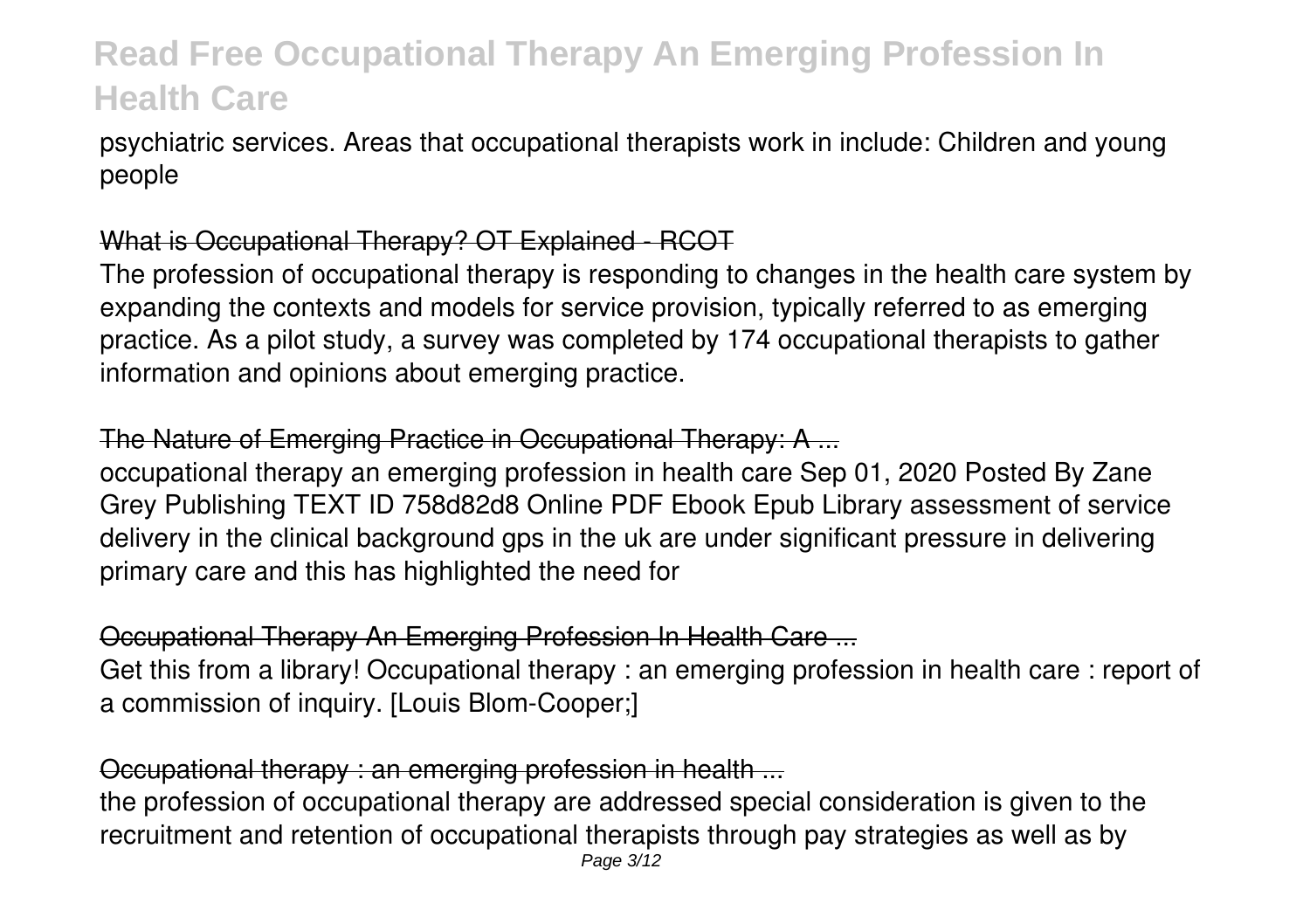becoming more professional The Nature Of Emerging Practice In Occupational Therapy A the profession of occupational therapy is responding to changes in the health care system by expanding the contexts

### 101+ Read Book Occupational Therapy An Emerging Profession ...

The book describes, explores and discusses both the potential and ramifications of role emerging practice on the occupational therapy profession and offers a vision for the future of the profession that reflects current occupational, social and health needs. Skip to main content

#### Role Emerging Occupational Therapy: Maximising Occupation ...

Emerging role of occupational therapy: Expansion on practice in traditional settings. Occupational therapy is a long-practicing and long-serving profession with its main focus on "promoting health and well-being of people through engagement in occupation." 14, 16 As such, the scope of occupational therapy is broad. Occupational therapy is concerned with people and their well-being; engagement in occupations is central to achieving this concept of well-being.

### Occupational Therapy - an overview | ScienceDirect Topics

Occupational therapy (OT) is the use of assessment and intervention to develop, recover, or maintain the meaningful activities, or occupations, of individuals, groups, or communities. It is an allied health profession performed by occupational therapists and occupational therapy assistants (OTA). OTs often work with people with mental health problems, disabilities, injuries,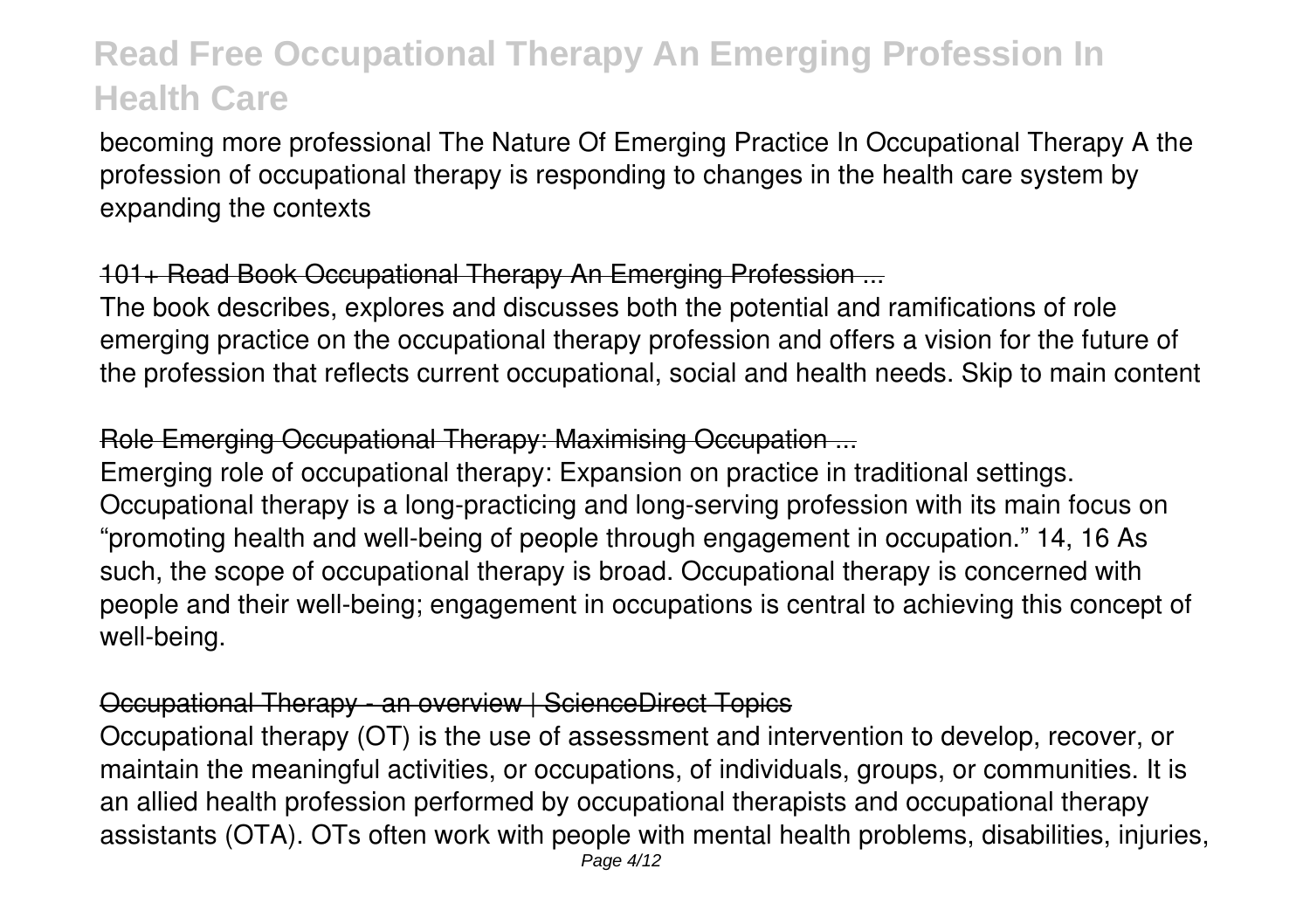or impairments.

#### Occupational therapy - Wikipedia

An occupational therapist can help people of all ages when physical and mental illness, disability, long-term condition, or the effects of ageing prevent them from doing the activities they need or want to do. Find out more.

### Royal College of Occupational Therapists - Rehabilitation ...

Course content is designed to help you shape contemporary and emerging communities of practice for the profession of occupational therapy. The award recognises the value of lifelong learning as a cornerstone of excellence in service delivery and is underpinned by the Royal College of Occupational Therapy career development framework.

#### Advanced Occupational Therapy MSc

'Profession' and 'Professionalism' and the Emerging Profession of Occupational Therapy: Part 1. Mavis A Wallis, MA, TDipCOT. British Journal of Occupational Therapy 2016 50: 8, 264-265 Download Citation. If you have the appropriate software installed, you can download article citation data to the citation manager of your choice. Simply ...

### 'Profession' and 'Professionalism' and the Emerging ...

occupational therapy an emerging profession in health care Sep 01, 2020 Posted By Robin Cook Public Library TEXT ID e58a91c6 Online PDF Ebook Epub Library leadership role on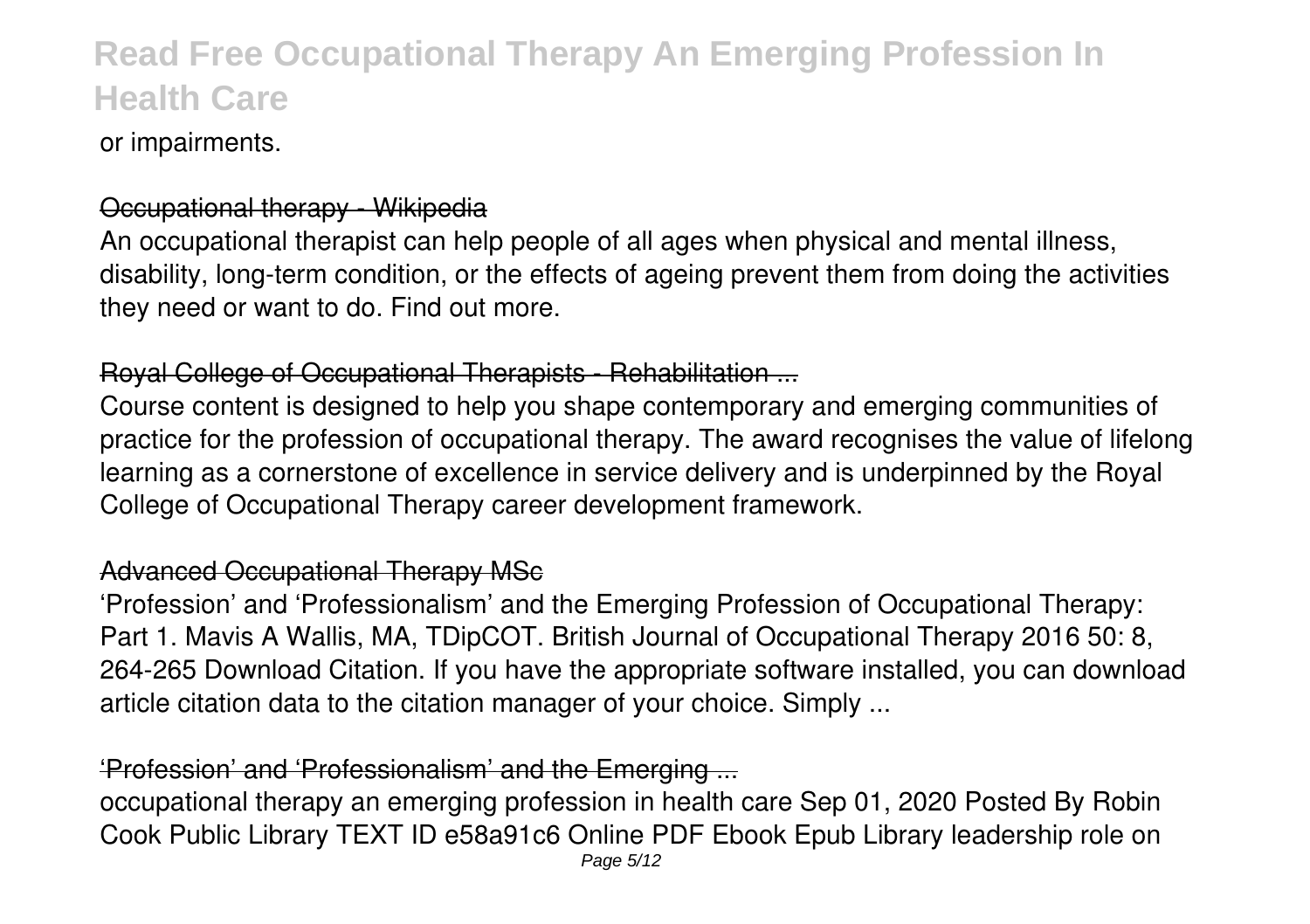healthcare teams i dont expect an answer from here but rather a research point i can base of off it would also be helpful if someone can tell me what

#### Occupational Therapy An Emerging Profession In Health Care ...

A critical appreciation of the unique, occupation-focused contribution of the profession within a range of practice contexts, to include traditional and newly-emerging areas of occupational therapy service provision for individuals, groups and communities.

Role Emerging Occupational Therapy: Maximising Occupation Focused Practice is written for an audience of occupational therapy practitioners, educators and students. This text offers an exploration of emerging innovative directions for the profession of occupational therapy with a focus upon the theory and application of role emerging placements. The book affords the reader an opportunity to explore how occupation focused practice can be applied to a wide variety of settings and circumstances in order to improve the health and well-being of a diverse range of people. Chapters cover relevant theory as well as offering practical guidance with examples drawn from the experiences of university educators, occupational therapists, setting/service providers and students. The book describes, explores and discusses both the potential and ramifications of role emerging practice on the occupational therapy profession Page 6/12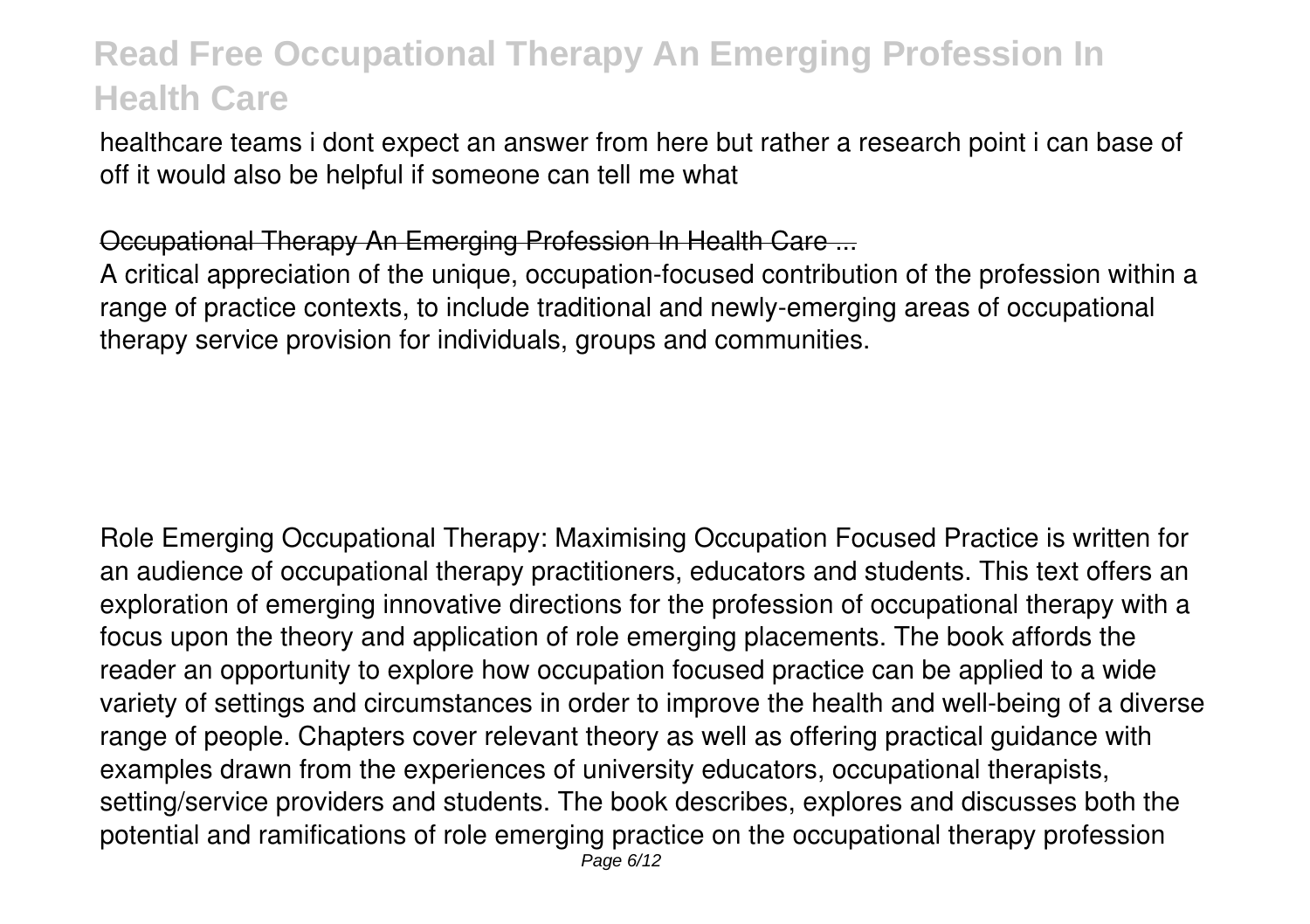and offers a vision for the future of the profession that reflects current occupational, social and health needs.

This independent report, commisioned by the College of Occupational Therapists examines all of the questions facing the profession, in the context of the revolutionary changes that are taking place in the demographic and health profiles of the population. Its chief recommendation is that the profession should prepare itself for a shift away from hospital-based activity towards the assumption of a major role in community care. It is an important document for all professionals in the health services.

This ground-breaking text provides a comprehensive guide to occupational therapy in Australia, from its role in the healthcare system to the scope and nature of its practice. The authors begin with an overview of the history of occupational therapy in Australia, the ethical and legal aspects of its practice and its role in population health and health promotion. The values and philosophy of occupational therapy are considered next, together with the roles and responsibilities of practitioners and specific practice features, including client-centred practice, evidence-based practice, research in occupational therapy and clinical reasoning. Key issues, including occupational analysis, the development of occupations across the lifespan, occupational therapy assessment, Indigenous issues, practice in rural and remote areas and advocacy, leadership and entrepreneurship, are also examined in detail. The first text specifically written for Australian entry-to-practice students by Australian authors, this book is destined to become an essential reference for both students and professionals in the field.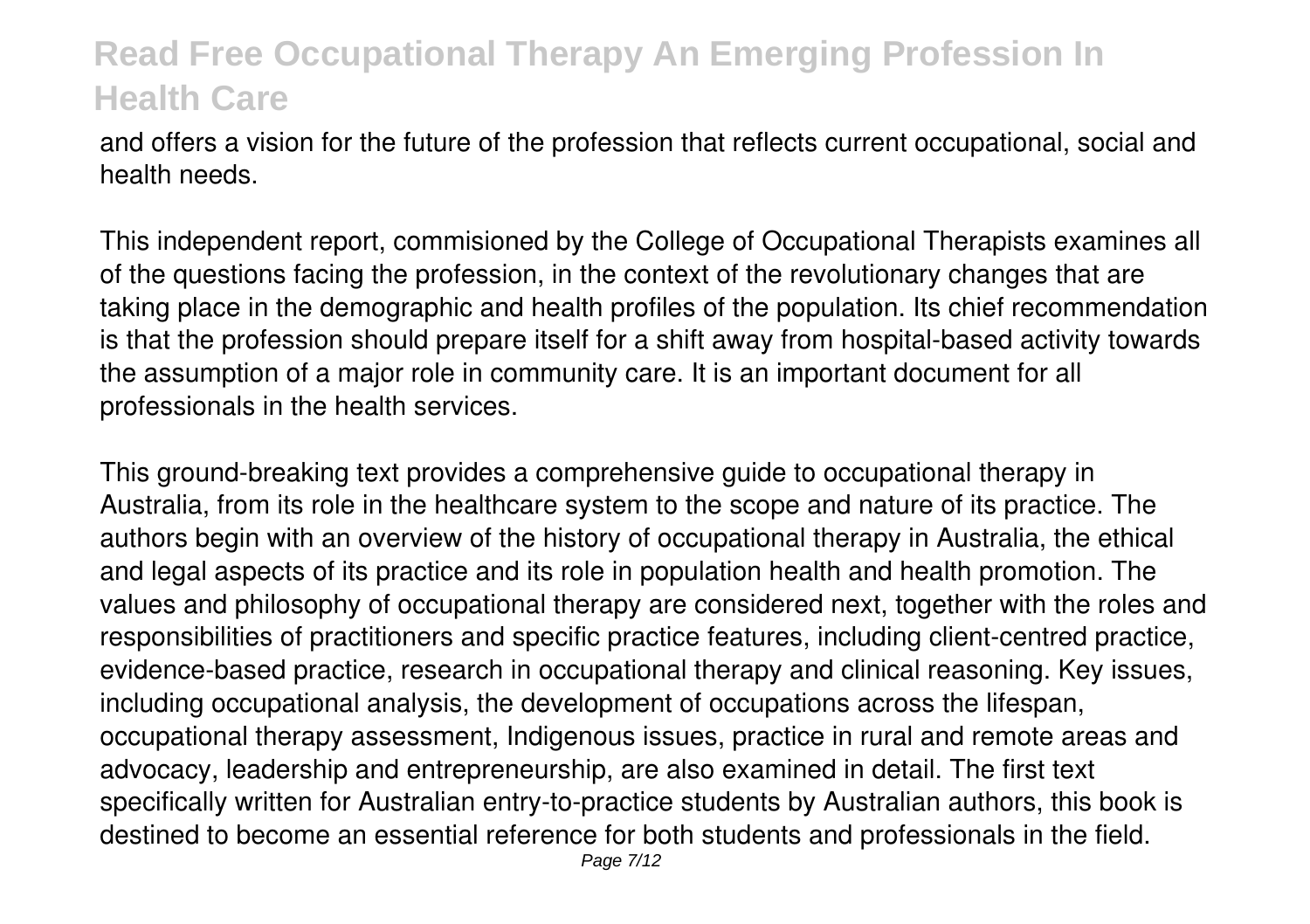'Truly a valuable resource for all Australian occupational therapy students and practitioners.' Professor Jenny Ziviani, Children's Allied Health Research, The University of Queensland 'This is a text that will have many editions and document the evolution of the profession for decades to come.' Professor Carolyn M. Baum, School of Medicine, Washington University in St. Louis

The purpose of this study is to explore the emerging professional identity of the professional master's entry-level occupational therapist. The questions are: 1) What does it mean to be a professional as an occupational therapist? 2) How do professional identities emerge for the professional master's entry-level occupational therapist?From a professional perspective as an occupational therapist and educator, helping clients and students find meaning in their occupations is an integral part of my ontology of practice. To conduct this study, I used a constructivist paradigm within qualitative research as my primary lens and constructivist grounded theory as my methodology to organize, analyse and present the findings. From a personal perspective, I am also influenced by my cultural beliefs and understandings. Constructivism, which focuses on how individuals construct meaning in their situations, has a parallel to the philosophy of Feng Shui which is a long and well-established practice in Chinese society that specifies the relationship between people and their environment. I used the concepts from Feng Shui which emerged later in my study as my second conceptual lens to frame and explain my findings. The primary data source was through semi-structured interviews in a group, in pairs and individually with 11 participants. Several secondary sources of data were utilized including the University Exit Survey from the 2003 graduates, researcher field notes, and literature review. The concept of occupational therapy as a profession was Page 8/12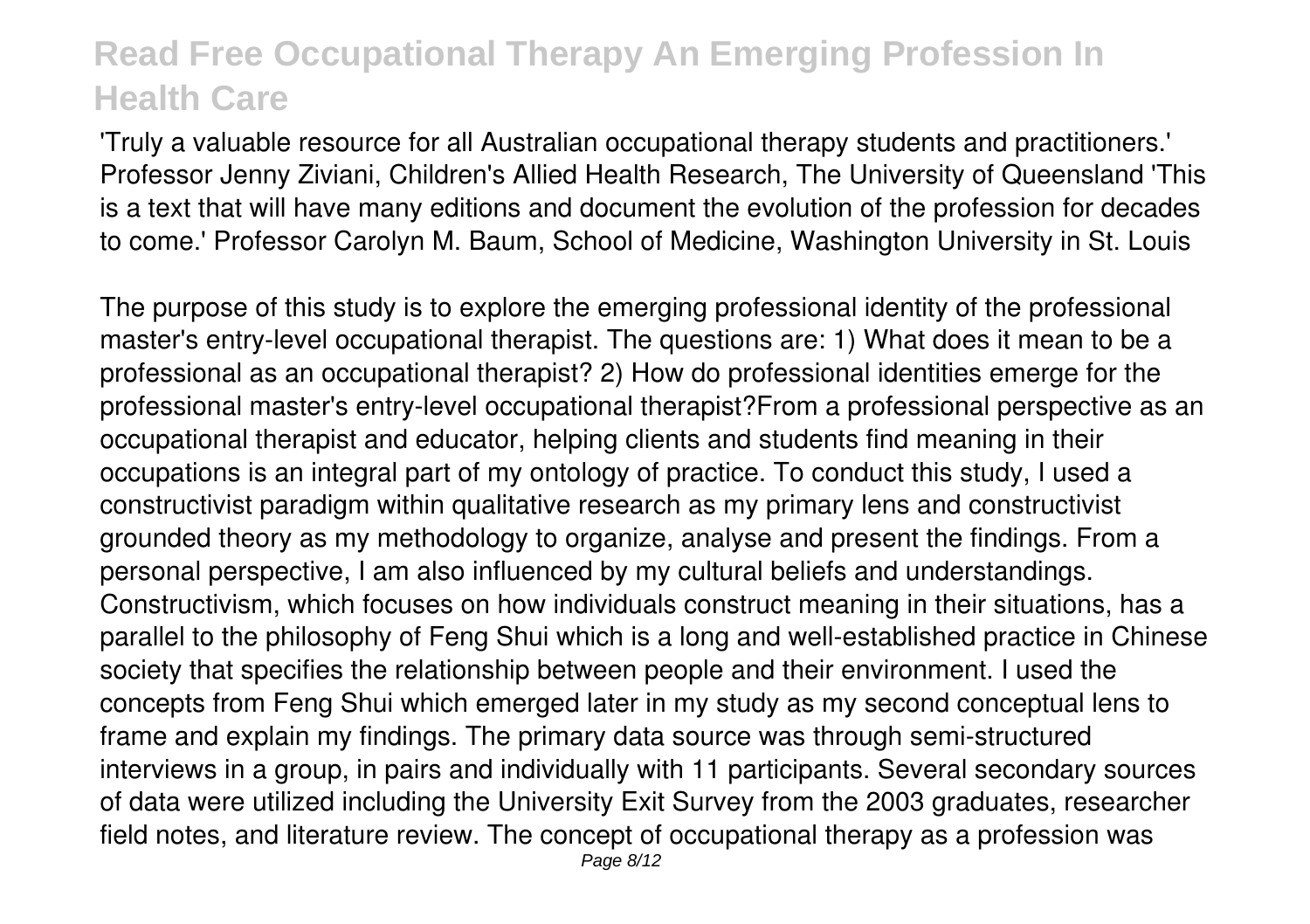explored to help inform the study purpose. The experiences of participants reflected their ability to provide an important function and service to society, to practice in a way that respects and honours the client-therapist relationship, to advance the stance of the profession to others and, to develop and maintain personal learning competencies that can sustain them over time within their careers. Reflection is the threaded skill that participants used to help make sense of their clinical experiences. These factors related to being a professional contributed to their understanding of their professional identity. Although some of the findings are supported and reflected in the literature on occupational therapy, health sciences or education, new findings are suggested specific to professional master's entry-level occupational therapists. These new findings are related to dissonance in identities, client-centred focus, access to higher education, power in practice and, potential career and educational paths of applicants. Implications for OT education and practice are suggested that involve actions from stakeholders including individual occupational therapists, educational programs, regulatory bodies, professional associations, and employers. Limitations to the study and future research directions are suggested. The overarching findings as a result of this study are: - Professional identity is a complex construct that involves the integration and negotiation of multiple identities. - Reflection is the threaded skill that helps novice occupational therapists make sense of their experiences within their multiple identities--from a Feng Shui perspective and from a praxis perspective.

The Framework, an official AOTA document, presents a summary of interrelated constructs that define and guide occupational therapy practice. The Framework was developed to Page 9/12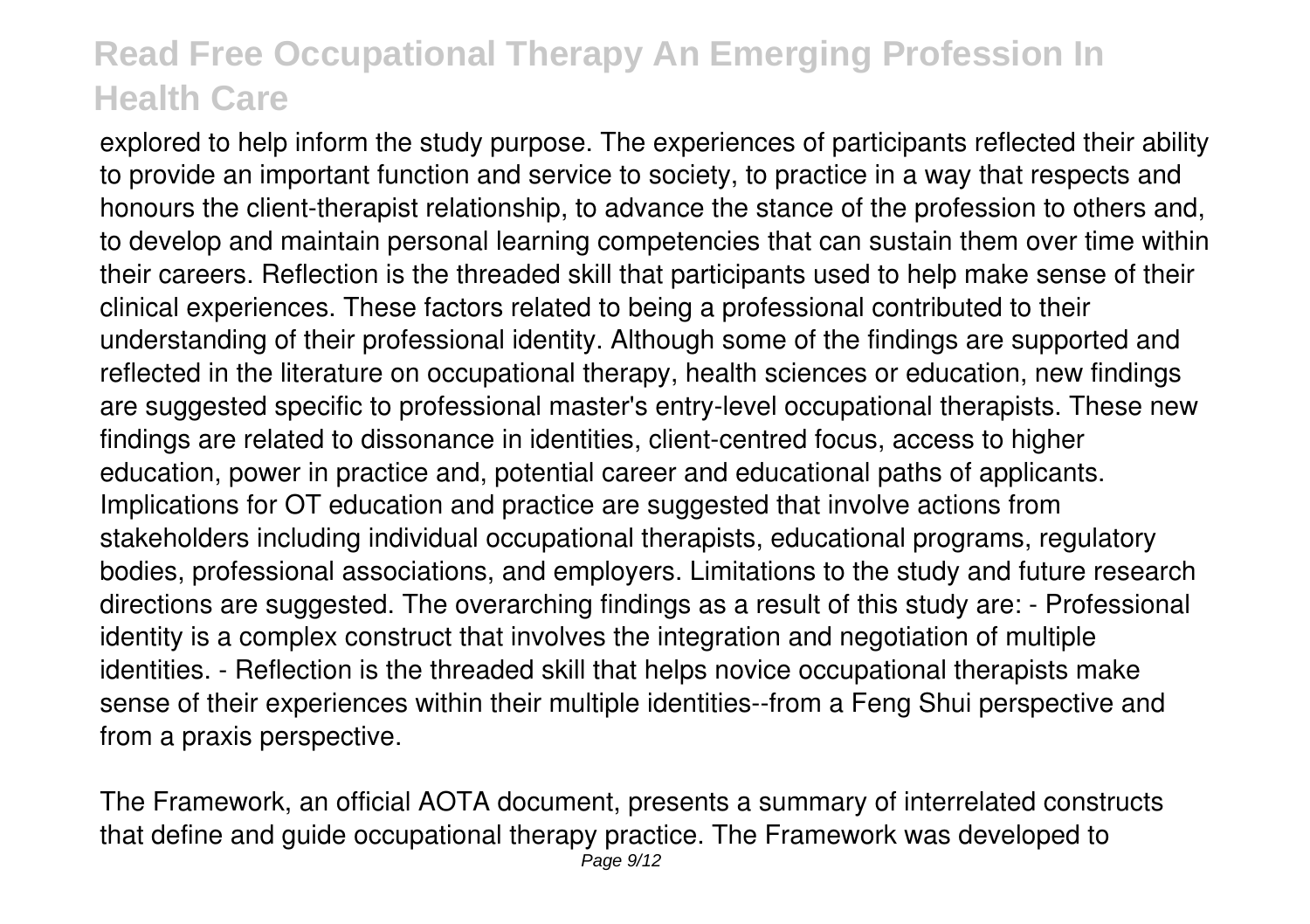articulate occupational therapy's contribution to promoting the health and participation of people, organizations, and populations through engagement in occupation. The revisions included in this second edition are intended to refine the document and include language and concepts relevant to current and emerging occupational therapy practice. Implicit within this summary are the profession's core beliefs in the positive relationship between occupation and health and its view of people as occupational beings. Numerous resource materials include a glossary, references and a bibliography, as well as a table of changes between the editions.

Ever since the occupational therapy profession emerged in the 1910s, it has had to explain itself to the world of medicine and to the public. The word therapy seems to have been understood easily; the word occupation has been more troublesome. In the early part of the 20th century, with its new focus on science and medicine, many interpreted it to mean vocational. But to the early occupational therapists it meant more than that. They took a holistic approach to health care, believing that, to achieve good health, a patient had to engage the body, mind, and spirit in the process of healing. For occupational therapists, today's world parallels that of a century ago. By studying the legacy of experience left by the profession's founders and immediate successors, readers can learn about their creativeness under dire conditions, which produced concepts and ideas that can enlighten us today. This book offers substantial knowledge and inspiration that enhances our competence, understanding, and courage.

Representing one of the most visionary concepts about occupational therapy practice and Page 10/12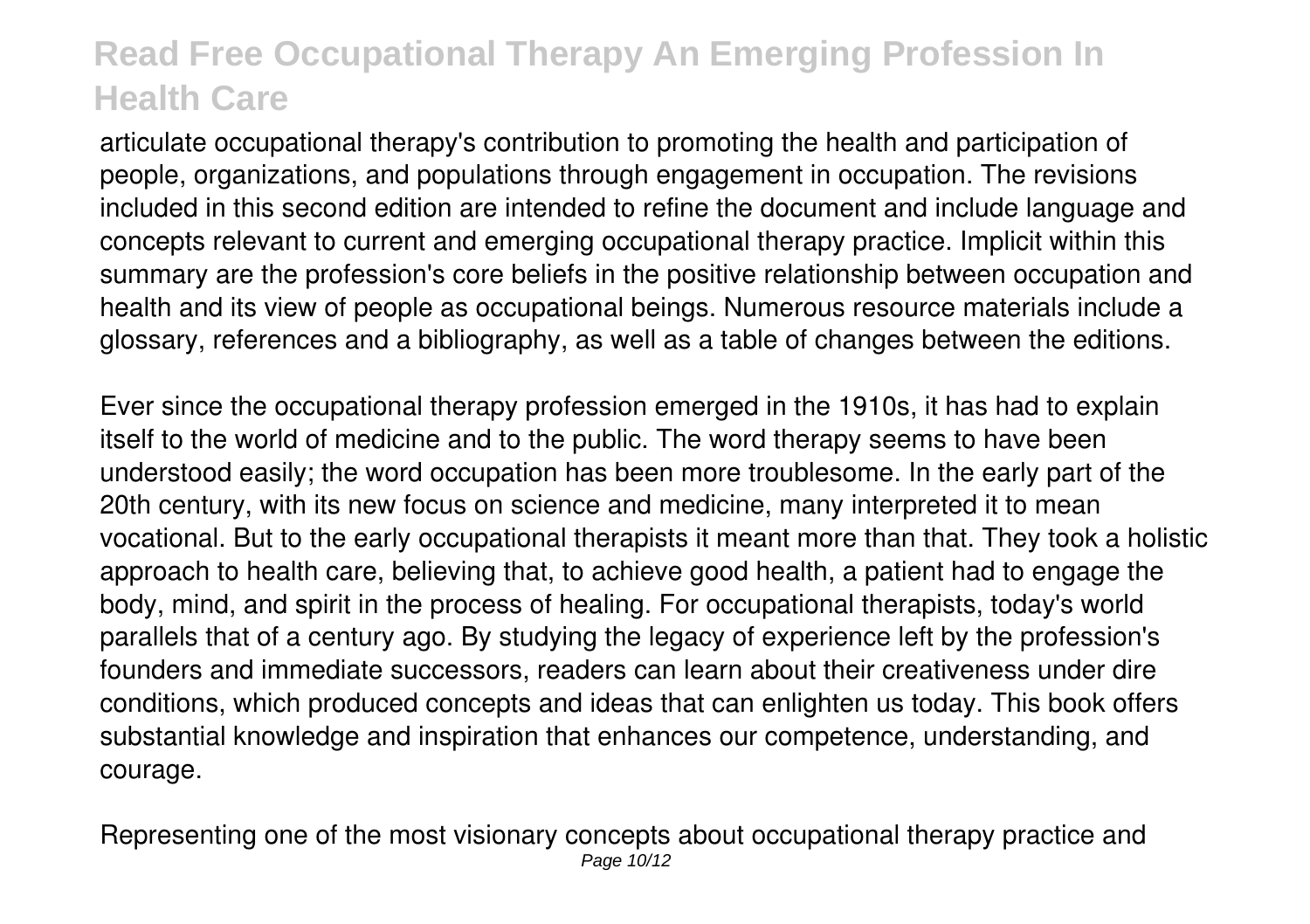education available today, Occupational Science: The Foundation for New Models of Practice introduces the notion of a basic science of occupation. Specifically, this provocative volume proposes that the profession of occupational therapy, in collaboration with other relevant scientific disciplines, develop a science of occupation that would provide a foundation for occupational therapy practice. The development of an occupational science is desirable since occupation and its meaning for and application to human life are unique to occupational therapy and embody the principles upon which the profession was founded. The forwardthinking authors discuss the relevance of this potential science, propose arguments for its acceptance and support by members of the profession, and provide illustrations that suggest its application in practice. Certain to provoke serious discussion among occupational therapists, this revolutionary book offers new potential and possibilities for the continuing growth of occupational therapy as a scientific discipline and as a profession. Occupational Science: introduces the idea of a basic science of occupation which studies the human as an occupational being demonstrates the application of occupational science to occupational therapy practice provides innovative models of occupational therapy practice to improve the capacities of people who have chronic disability and to prevent incapacity in those at risk

This challenging and innovative book explores the political aspects of occupational therapy. It looks at how practitioners may develop political awareness in order to aid community development. A Political Practice of Occupational Therapy is about maximizing the potential Page 11/12